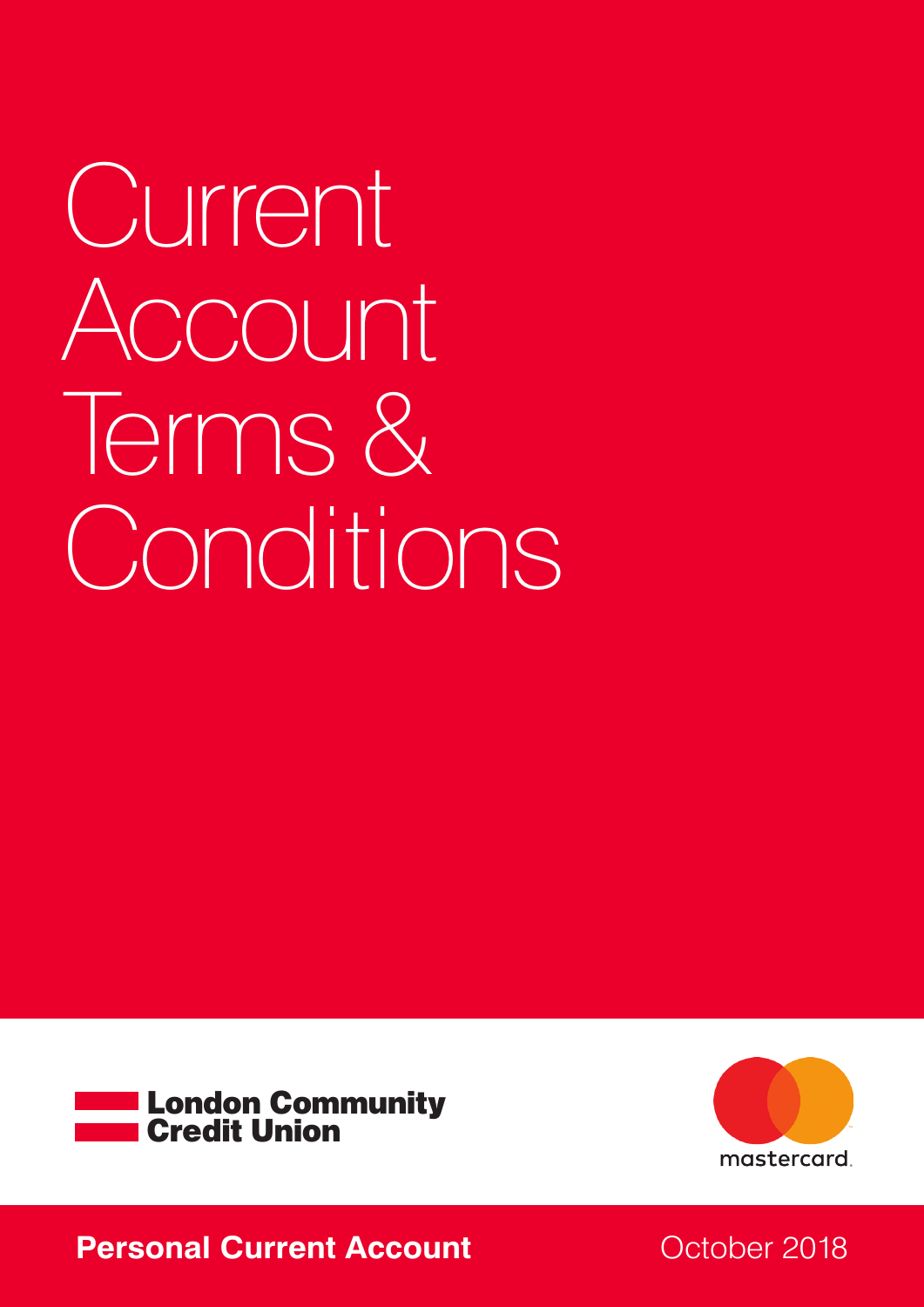If you are unhappy with your choice of account, you have 14 days to cancel it. This 14 day period (known as a "cooling-off period") runs from the date on your welcome pack letter containing copies of each of the following:

- 'LCCU Terms & Conditions for your Credit Union Current Account'; and
- 'LCCU Personal Current Account Tariff'.

If you wish to cancel your account within the "cooling-off period", you must give written notice at your branch or to London Community Credit Union Limited, 473 Bethnal Green Road, London E2 9QH.

If you cancel your account within the "cooling-off period", we will return all of the money in your account to you and we will not impose any extra charges. If however, and at your request, we have supplied you with any services before you cancel your account, you will have to pay our charges (if any) for supplying those services.

If you do not cancel your account within the "cooling-off period", you will remain bound by the terms of your agreement with us until your account is closed.

Your cancellation rights set out above will not be affected by any account specific conditions which would otherwise prevent you closing your account or closing it without loss of interest or additional charges.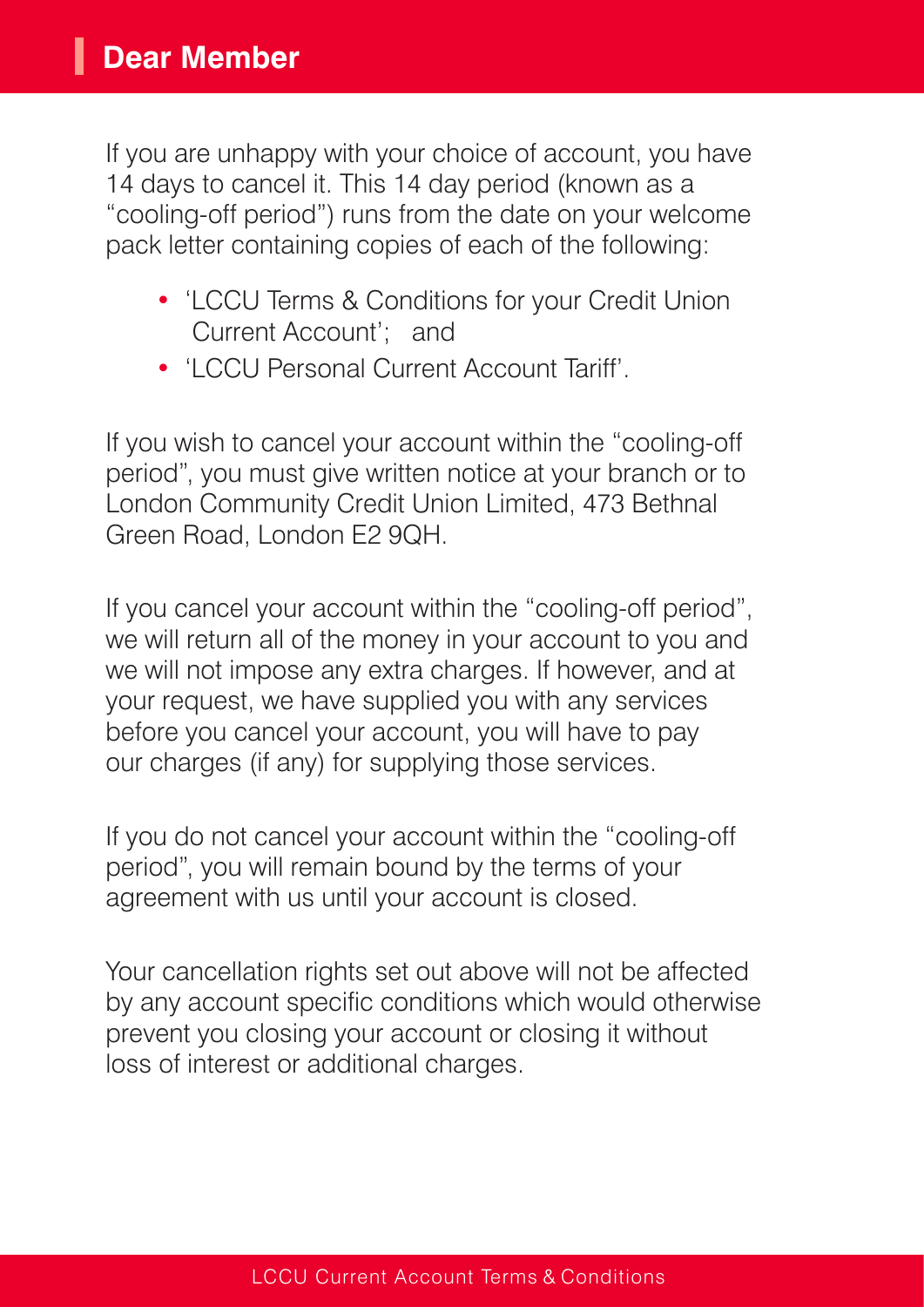# **Contents**

| <b>Introduction</b>                      |                |                                      | $\overline{\mathbf{4}}$ |
|------------------------------------------|----------------|--------------------------------------|-------------------------|
| <b>General Conditions</b>                |                |                                      | 5                       |
|                                          | $\mathbf{1}$   | Your Information                     | 5                       |
|                                          | $\overline{2}$ | Use of Accounts                      | 5                       |
|                                          | 3              | Payments into Your Account           | $\overline{7}$          |
|                                          | $\overline{4}$ | Payments out of Your Account         | 8                       |
|                                          | 5              | Charges                              | 10                      |
|                                          | 6              | Overdrafts and Unpaid Transactions   | 10                      |
|                                          | $\overline{7}$ | Closing or Converting Your Account   | 11                      |
|                                          | 8              | Communications                       | 12                      |
|                                          | $\Theta$       | Changes to the Agreement             | 13                      |
|                                          | 10             | General                              | 13                      |
|                                          | 11             | <b>Remote Banking Terms</b>          | 14                      |
| <b>Debit Card Terms &amp; Conditions</b> |                |                                      | 16                      |
|                                          | $\mathbf{1}$   | Contacting us                        | 16                      |
|                                          | $\overline{2}$ | Your Debit Card and Your PIN         | 16                      |
|                                          | 3              | Using Your Debit Card                | 16                      |
|                                          | $\overline{4}$ | Keeping Your Debit Card and PIN Safe | 17                      |
| <b>Account Specific Conditions</b>       |                |                                      | 18                      |
|                                          | $\mathbf{1}$   | <b>All Accounts</b>                  | 18                      |
|                                          | $\overline{2}$ | <b>Bronze Account</b>                | 18                      |
|                                          | 3              | <b>Silver Account</b>                | 19                      |
|                                          | $\overline{4}$ | <b>Gold &amp; Platinum Accounts</b>  | 19                      |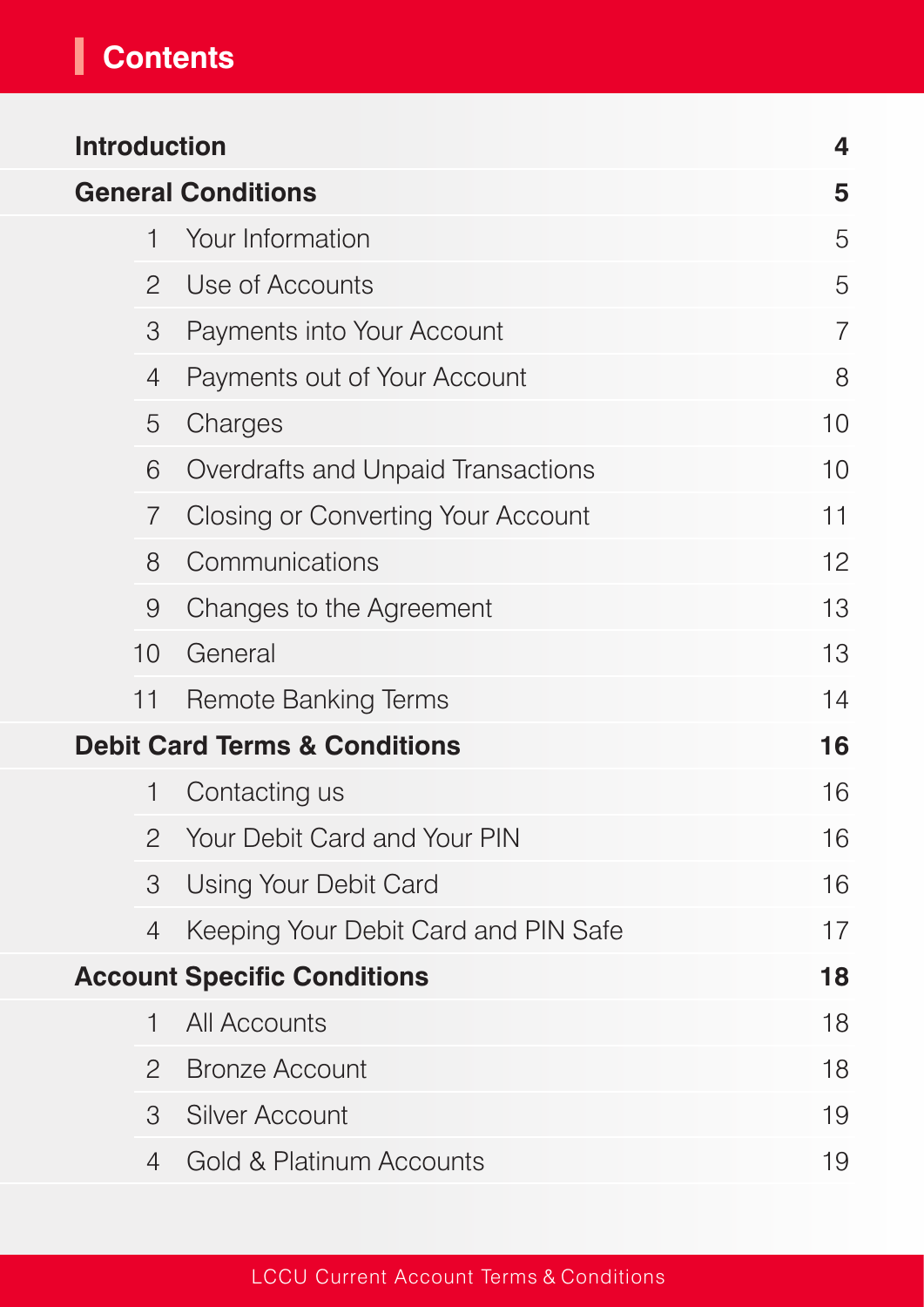The 'LCCU Terms & Conditions for your Credit Union Current Account' (Conditions) set out below alongside the 'LCCU Personal Current Account Tariff' and any other conditions notified to you by LCCU form part of the agreement between you and us, London Community Credit Union Limited (LCCU). They tell you how your account works and what your and our obligations are once you open an account with us.

These conditions are governed by English law and you can bring legal proceedings in the English courts. If you live in Scotland you can bring legal proceedings in either the Scottish or the English courts. If you live in Northern Ireland you can bring legal proceedings in either the Northern Irish or the English courts.

Additional or up-to-date copies of these Conditions (and any other documents which form part of the agreement between you and us) are available on request. These conditions are also available on our website www.londoncu.co.uk and in our branches.

The conditions are divided into three parts:

- (A) General Conditions these apply to all current accounts and services we offer to members.
- (B) Debit Card Terms and Conditions these apply to members with a Gold and Platinum account.
- (C) Account Specific Conditions these apply to particular accounts only.

If an Account Specific Condition is inconsistent with any General Condition, the Account Specific Condition will take priority and apply.

In these conditions:

- we, us or our means London Community Credit Union Limited (LCCU), 473 Bethnal Green Road, London E2 9QH and any person to which the rights and/or duties of LCCU are transferred.
- vou or your means the member in whose name the account is opened (and each account holder if you have a joint account).
- **account** means the Credit Union Current Account operated and maintained by us.
- available money means funds which have cleared on your account.
- **card** means any debit card supplied by us to you from time to time to use with your account.
- direct debit means an instruction to make regular payments to someone (including us) who you have authorised to receive payments.
- member security details means your memorable passcode and secure personal information registered with us for use when you become a member.
- **PIN** means the Personal Identification Number issued to you or any number that you later choose to use with the card.
- tariff means the list of charges made available to you in respect of the account from time to time.
- transaction means any payment for goods or services or other items or any travellers cheques or foreign currency obtained by use of the card, PIN or card number. You need not have signed anything for a transaction to have taken place.
- **standing order** means an instruction to make regular payments to someone (including us).
- working day means any day other than a Saturday, Sunday or public holiday in England.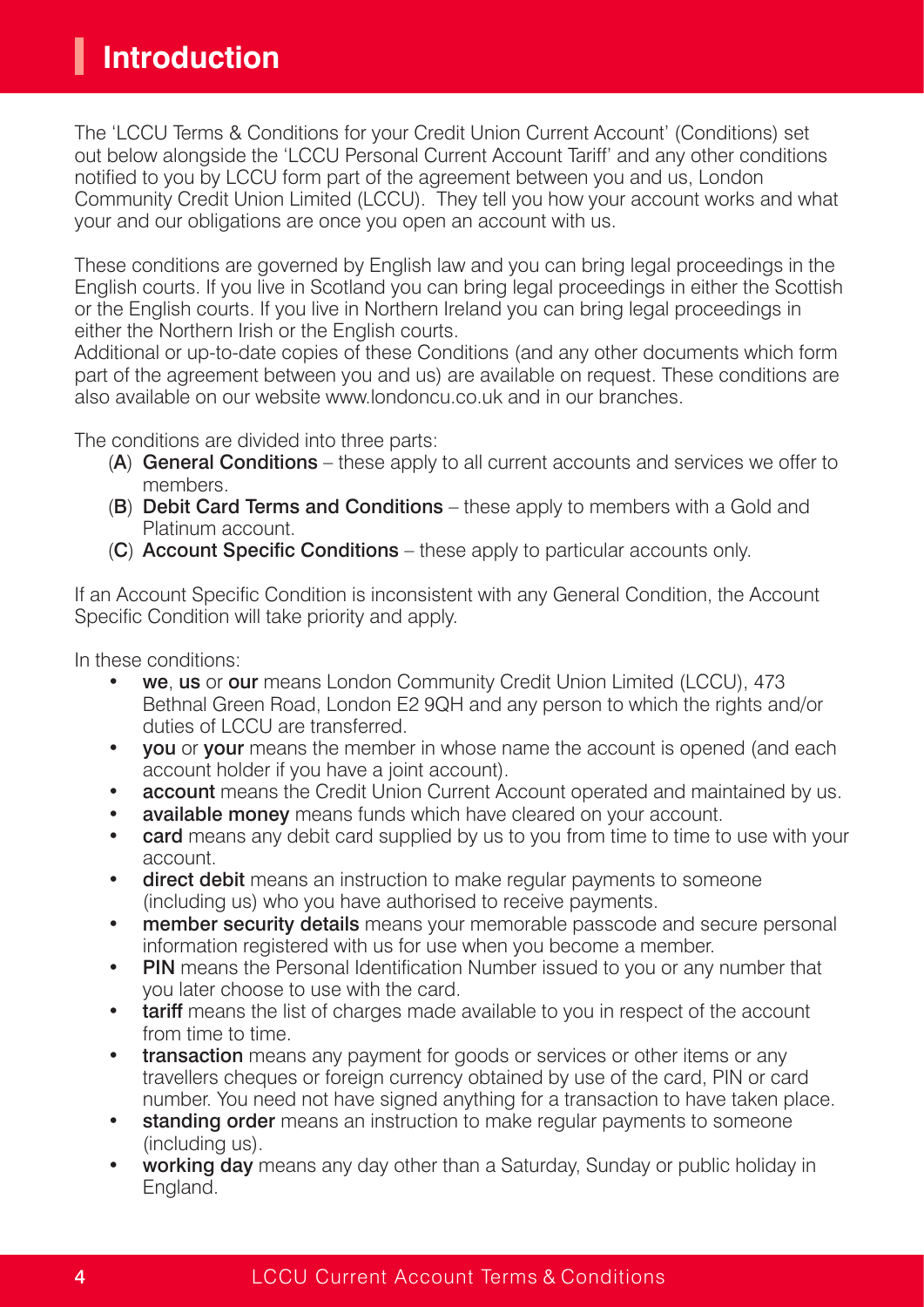## YOUR INFORMATION

#### 1.1 Who we are

We are an independent credit union based in the United Kingdom. For more information about us please visit our website at www.londoncu.co.uk and click on 'About' or contact any branch of LCCU.

#### 1.2 Communications about your account

Please note that we will never contact you asking you to disclose your confidential or personal information nor will we contact you asking you to disclose your security details in full (such as your online banking login password or share withdrawal password). Please do not respond to any emails requesting this information even if they appear to be from LCCU. When you speak to us, we may need to identify you and will do this by asking for certain information known only to you (such as by requesting some of the digits of your memorable passcode or the answers to the additional security questions); however we will never ask you for your full security details.

#### 1.3 How we may use your personal information

We are committed to ensuring that your information is secure with us and with the third parties who act on our behalf. For more information about the steps we are taking to protect your information and how we use your personal information please see our Privacy Policy available on our website, www.londoncu.co.uk and/or write to us at London Community Credit Union Limited, 473 Bethnal Green Road, London E2 9QH.

## **USE OF ACCOUNTS**

#### 2.1 Personal use

Accounts are available only to individuals (including trustees under a formal written trust). Accounts must not be used for business purposes.

#### 2.2 Instructions

2.2.1 You authorise us to act on your instructions, even if they result in your account becoming overdrawn. You are responsible for payment of any debt which arises on your account.

2.2.2 Your instructions can be given in writing (which must include your signature(s)), by cash machine or, where we agree, by telephone, online, by contactless card, mobile message or by any other means we tell you are available. You must use the security procedures we notify you of from time to time. If you do not provide correct payment details, we will not be liable for failing to make a payment or making an incorrect payment but we will make reasonable efforts to recover your funds (although we may charge you for this). Please note that it is the sort code and account number of an account which identifies it, not the name of the account holder.

2.2.3 Your instructions can also be given using the above methods by trustees appointed under a formal written trust.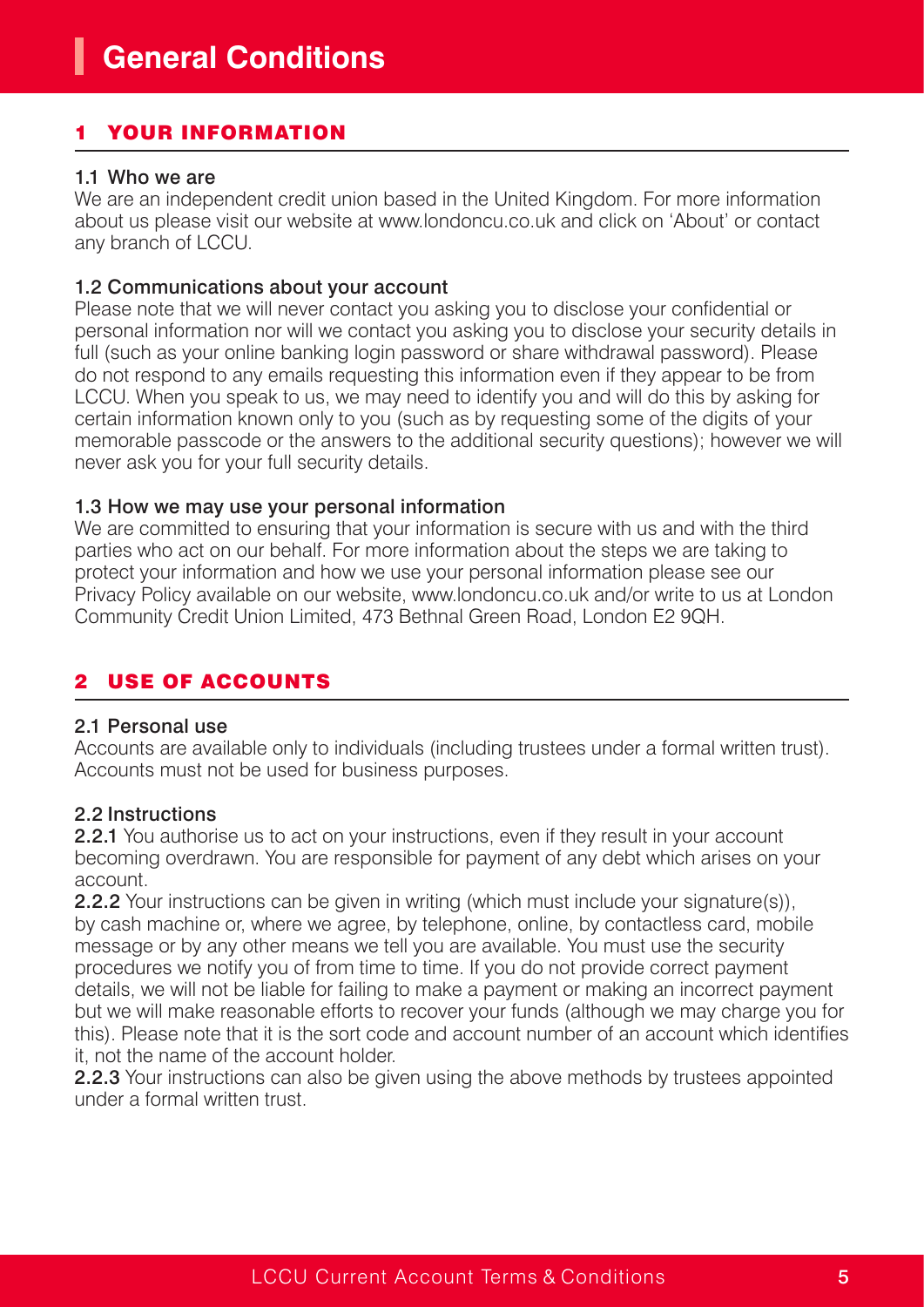2.2.4 Where you give payment instructions by fax or by telephone to a branch, we are entitled to act on those instructions if they have been confirmed by you (or another person authorised by you) on a return telephone call we may make to you, or the person authorised by you, on a telephone number that we hold on our records for you or the person authorised by you. However, we may choose to proceed without obtaining further telephone confirmation of the instruction.

- 2.2.5 We may delay or refuse to act on your instructions if:
- (a) we reasonably believe that you did not give or authorise the instruction;
- (b) we reasonably suspect fraud or it is prudent in the interests of crime prevention or compliance with sanctions laws;
- (c) your instructions are unclear, incomplete or not in the required form;
- (d) complying would be contrary to law, regulation or any applicable code;
- (e) it would cause you to exceed any limit or restriction which applies to your account;
- (f) the payment is not in Sterling, unless we agree otherwise;
- (g) there is a dispute between joint account holders which means that we are unable to act on any instructions until such dispute is resolved;
- (h) you have breached any term of the agreement; or
- (i) the transaction involves gaming that includes betting or gambling.
- 2.2.6 If we refuse to make a payment:
- (a) (unless a legal reason or certain other limited circumstances beyond our control prevent the provision of this information) you will be notified by letter, telephone, text message, email or any other form of communication agreed with you (if possible, the reason the payment has been refused will also be given); and
- (b) you can obtain information about the refusal, along with information on how to correct any errors that led to the refusal, by contacting your branch (unless a legal reason or certain other limited circumstances beyond our control prevent the provision of this information).

#### 2.3 Joint accounts

2.3.1 With a joint account, references to you in these conditions includes each account holder jointly and severally.

2.3.2 All of you are jointly and severally liable for any money owed to us. This means that we have the right to ask all or any one of you to repay the full amount of any money you owe us and not just a share. This applies whether or not you are aware of the debt.

2.3.3 Any one of you may give instructions, including withdrawing the full balance, creating a debt on the account or closing the account.

2.3.4 Any one of you may instruct us to only accept instructions from all of you acting together. If this happens all instructions must be in writing and signed by all of you. This means you will be unable to use our telephone, mobile and online banking services, which depend on us being able to accept instructions from any one of you.

2.3.5 If you live at the same address, we'll send joint communications to you at that address, otherwise if you live separately we will send communications to only one of you. 2.3.6 If one of you dies, we will accept instructions from the survivor(s) and the account will pass into their name(s).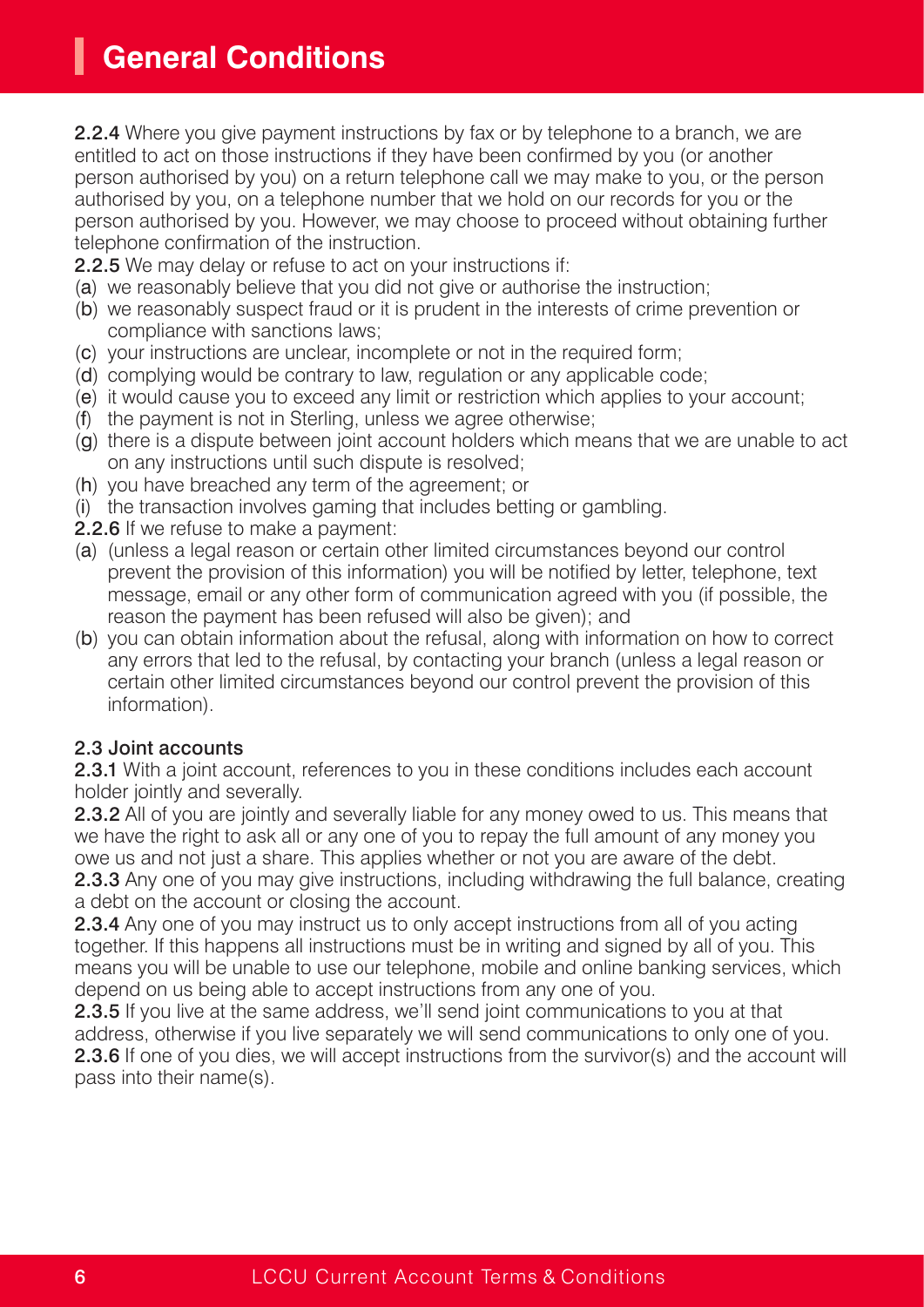#### 2.4 Protecting your account

#### 2.4.1 You must:

- (a) keep your PIN and other security details (such as passwords or log-in details for online banking) secret and take all reasonable steps to keep them safe;
- (b) sign your debit card as soon as it arrives; and
- (c) tell us immediately if you think someone else may know your PIN and other security details or if you suspect unauthorised use of your account by phoning us anytime (day or night) on 020 7729 9218 (or  $+44$  207 729 9218 from abroad) or by contacting your local branch.

## **PAYMENTS INTO YOUR ACCOUNT**

#### 3.1 Cash and electronic funds

3.1.1 Cash paid in at a branch will be added to your account and treated as available money immediately.

**3.1.2** Electronic transfers will be added to your account and treated as available money within 2 hours of receipt. For transfers to your account from international banks you will need your IBAN (International Bank Account Number). The exchange rate for such a transfer will be calculated at the source by the payer's bank.

## 3.2 Cheques

**3.2.1** If a Sterling cheque is paid in at any of our branches on a working day, the money will be added to your account after 13 calendar days and it will be available for you to use no later than 1 working day after it was added to your account. There may be legal reasons or limited circumstances beyond our control which prevent a receipt or make clearance take longer than these time periods.

**3.2.2** If the bank, building society or other organisation that the cheque was drawn on decides not to honour it, they will normally explain the reason for non-payment. We will debit the amount of the cheque from your account no later than the end of the working day after it was added. Where the amount is not debited at the end of the working day after it was added, the amount will not be debited without your consent unless you were knowingly involved in a fraud concerning the cheque.

**3.2.3** Cheques not issued by a UK bank, building society or other organisation and foreign currency cheques have different clearing procedures and longer time periods may apply.

## 3.3 Interest

All our accounts are non-interest bearing accounts which means we do not pay interest on credit balances on the account.

## 3.4 Incorrect payments into account

3.4.1 Where we are informed that a payment has gone into your account incorrectly, we may take this payment from your account and contact you to find out what has happened. 3.4.2 If you confirm that the payment was sent to you incorrectly, then we will return it to the payer.

**3.4.3** If you confirm that the payment was not sent to you incorrectly then we will return the money to you but we may be obliged to pass your contact details to the payer's bank.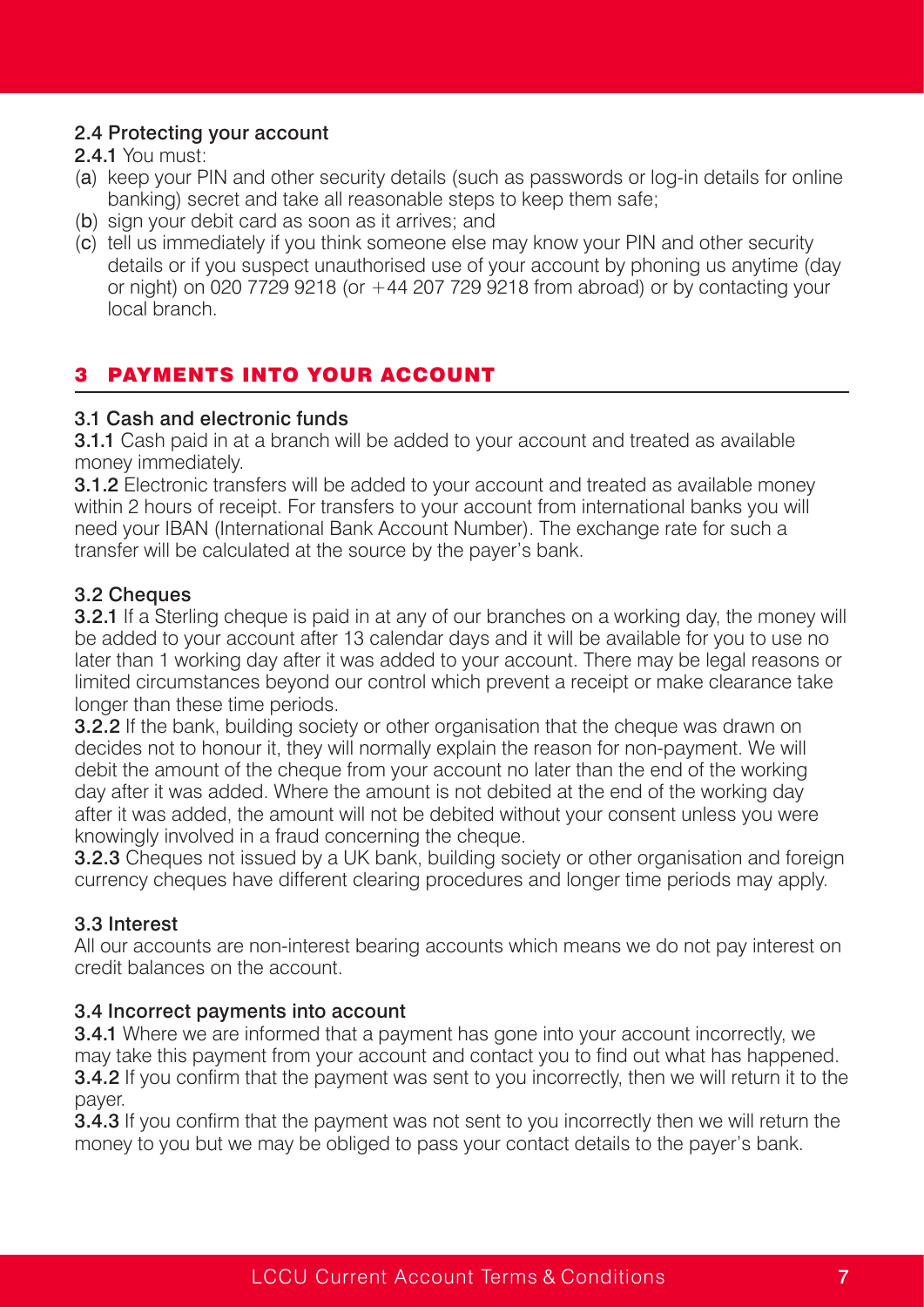## PAYMENTS OUT OF YOUR ACCOUNT

#### 4.1 Withdrawals

4.1.1 If the cleared balance on your account is sufficient, you may make payments or withdrawals. For your protection, there is a daily limit on the amount of cash you can withdraw from a cash machine, which is set out in the tariff.

4.1.2 You may ask us to check the status of a payment you have instructed. This may involve relying on another bank, building society or organisation involved in processing or receiving the payment for information.

4.1.3 Please note that the card can only be used to make payments where the retailer or supplier of services can authorise payment with us at the time you make the payment. If this is not possible, the payment will be declined.

#### 4.2 Cheques

4.2.1 We may decide to reject your request to withdraw in the form of a drawn cheque if:

- (a) there is not enough money in your account, or payment would cause your account to go overdrawn; or
- (b) we have reasonable grounds to suspect fraudulent activity.

4.2.2 You must complete a 'Share Withdrawal Slip' at a branch to withdraw available money in the form of a drawn cheque.

4.2.3 We will not issue any future dated cheques. Therefore, if you do request a future dated cheque we will not release the drawn cheque until the specified future date.

#### 4.3 Timescales for making payments

- 4.3.1 Where you instruct us to make a payment:
- (a) if we can make the payment using the Faster Payments Service, the payment will normally be sent out within 2 hours of your request. Once the payment has been sent out by us it will normally be credited to the payees account immediately (but may sometimes take up to 2 hours to be credited), where the payment is within our defined limits and the receiving institution is a member of the Faster Payments Service. If we suspect fraudulent activity on your account or in other limited circumstances, we may take longer than 2 hours to credit the payees account. Further information on the Faster Payments Service can be found at www.fasterpayments.org.uk.
- (b) if we cannot use the Faster Payments Service to make the payment, we will advise you of alternative methods of making the payment. Different timescales apply to payments outside the UK and we will advise you of these when arranging the payment.
- 4.3.2 With the exception of payments using the Faster Payments Service:
- (a) instructions received on a working and non-working day are treated as received on that specific date;
- (b) instructions for future dated payments are treated as received on the proposed payment date.

## 4.4 Cancellation of a payment

To stop a cheque, or cancel a standing order, Direct Debit or future dated payment, you must instruct your branch (or any other person(s) we tell you) in writing or by telephone (followed by written confirmation). You can also cancel a standing order or Direct Debit by instructing us through our online banking service. You will not be able to stop a cheque or cancel a standing order, Direct Debit or future dated payment if you do not tell us before we are committed to pay the cheque or make the payment from your account. You must include the following details: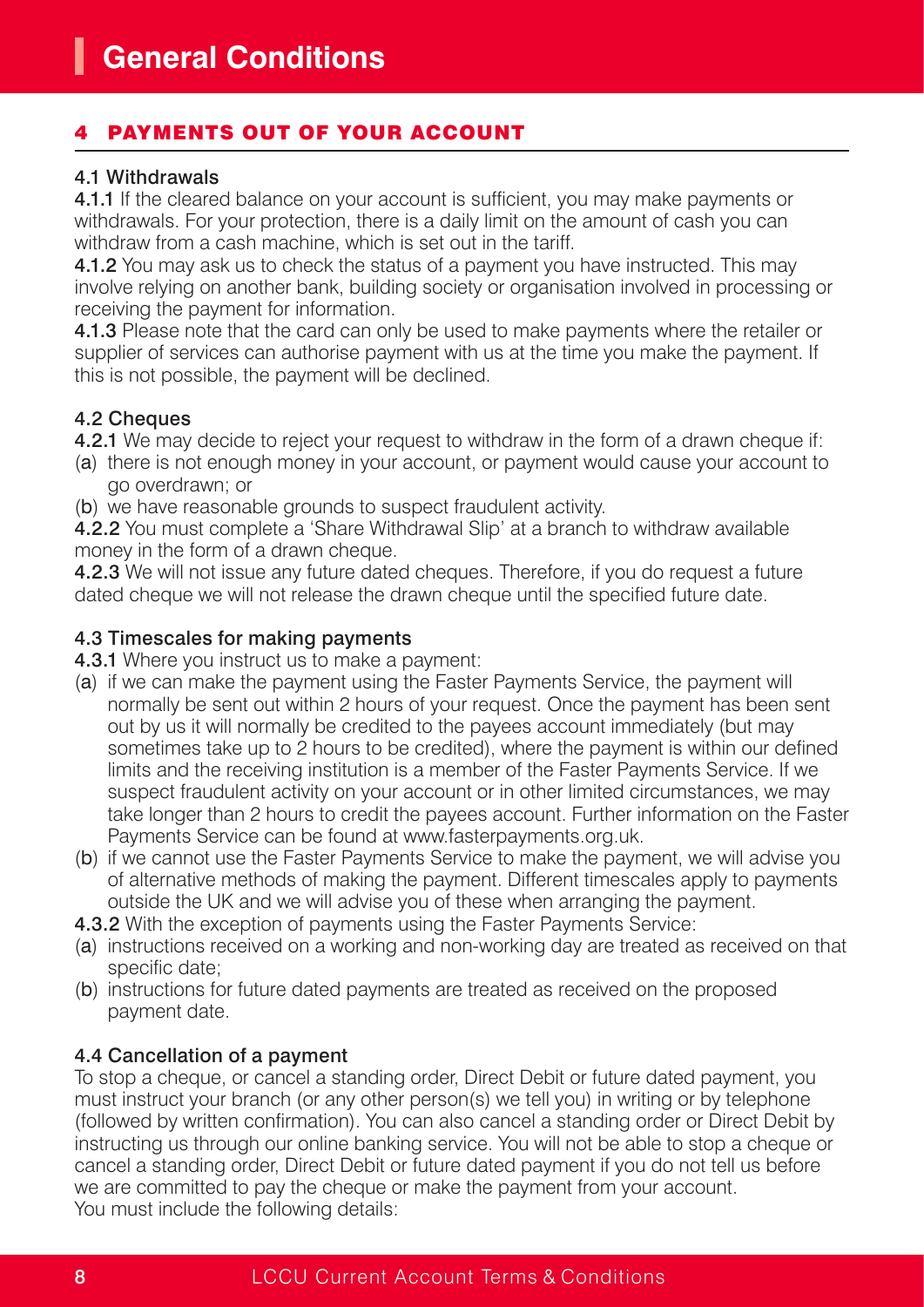- (a) cheque cheque number and date, your account number, amount and name of payee. You must also return the drawn cheque to us:
- (b) standing order name of recipient, amount and frequency;
- (c) Direct Debit name of recipient, amount and frequency; and
- (d) future dated payment name of recipient, amount and due date for payment.

#### 4.5 Unauthorised or incorrect payments

4.5.1 This Condition sets out your and our responsibilities if unauthorised or incorrect payments are made from your account.

4.5.2 If you suspect that an unauthorised or incorrect payment has been made from your account, please contact us immediately by phone on 020 7729 9218 or contact your local branch.

4.5.3 If you do not tell us promptly and in any event within 13 months after the date the payment was debited from your account, you will not be entitled to have any error corrected, payment amount refunded or to be compensated for any loss suffered. Otherwise and subject to General Conditions 4.5.4 to 4.5.8, an unauthorised or incorrect payment of which you have given notice will be refunded by the end of the working day after you told us that an unauthorised payment had been taken from your account, and, where applicable, your account will be restored to its position had the unauthorised or incorrect payment not taken place. We will have no further liability to you in relation to any unauthorised payment.

4.5.4 You are responsible for the payment and your account will not be refunded where you have acted fraudulently. None of the provisions limiting your liability set out in General Conditions 4.5.6 to 4.5.7 will apply.

4.5.5 Where you have:

- (a) allowed another person to make payments (other than someone that we have agreed may be allowed to use your account); or
- (b) failed intentionally or with gross negligence, to keep your security details secret and a credit balance on your account is reduced by the unauthorised payment(s), you will be responsible for all payments made in this way before you tell us that any transactions are unauthorised.
- 4.5.6 You will not be responsible for any unauthorised payments where:
- (a) you have not yet received your security details; or
- (b) these have been made by someone who has your security details and has used them without your authority to make a payment where the account holder does not need to be present, such as the purchase of goods or services by telephone, over the internet or mail order.

4.5.7 Unless General Conditions 4.5.4 to 4.5.6 above apply, where your security details are lost or stolen, or you do not keep them safe as you are obliged to do under this agreement, you may be responsible for unauthorised transactions, up to a maximum of £100. You will not be responsible for any unauthorised payment which is made after you have told us that your security details are no longer safe.

4.5.8 For Direct Debits in Sterling, your refund rights under the Direct Debit Scheme will continue to apply. Please visit www.directdebit.co.uk and click on 'Direct Debit Guarantee' for more information.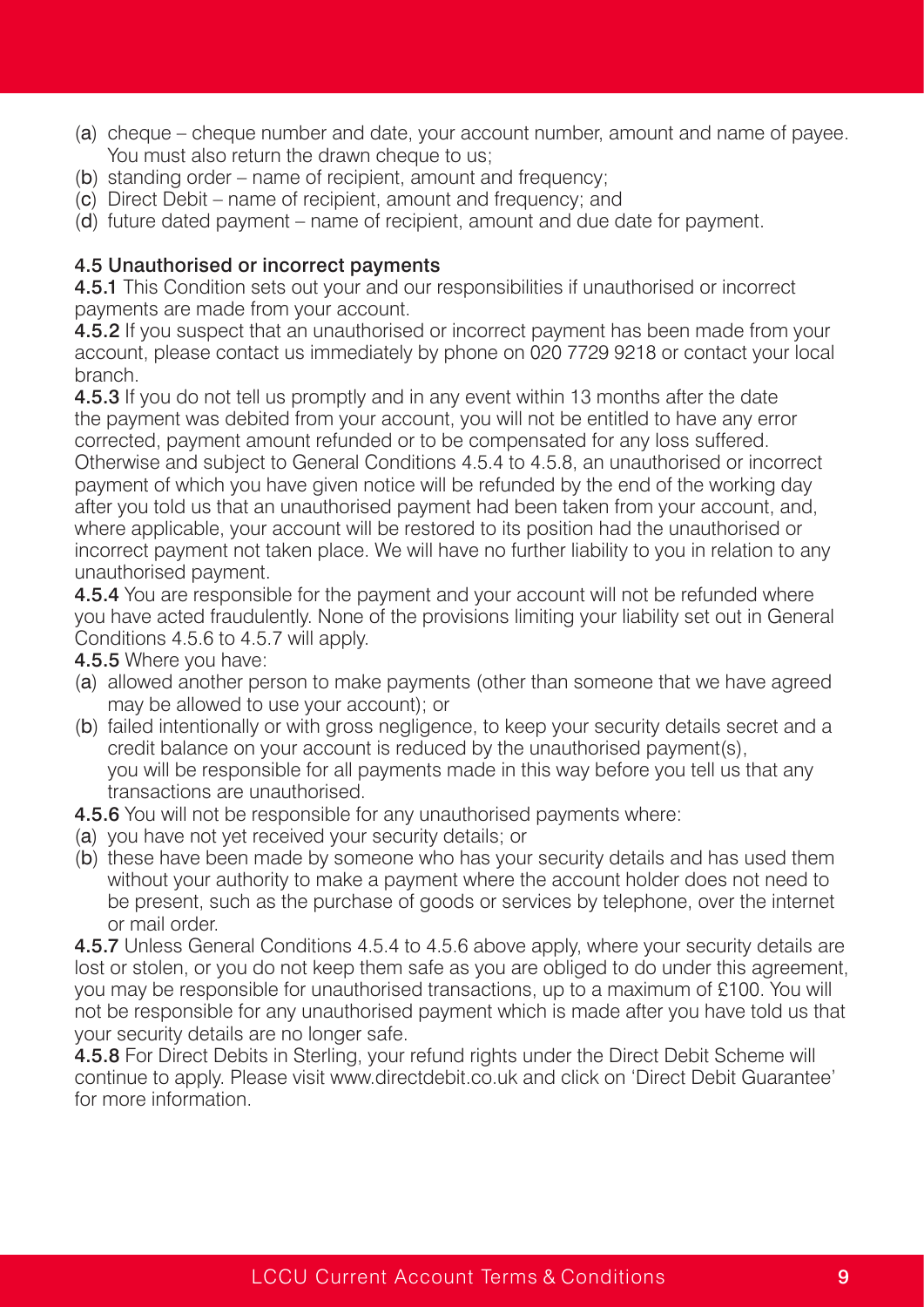#### 4.6 Changes to payee account details

Where you instruct us to make a payment (including standing orders or other payments made using a payee instruction) and we are notified by the Current Account Switch Service that the intended payee has switched accounts using the Current Account Switch Service, we will update the account details of the payee on your payment instruction.

## **CHARGES**

5.1 You must pay the charges for the operation of your account and the supply of services requested by you. These charges will be debited from your account. The most common charges are set out in our leaflet 'LCCU Personal Current Account Tariff'. You can also find out about our charges by telephone, on our website www.londoncu.co.uk, or by asking our branch staff. You will be told about the charges for any service not covered by the leaflet 'LCCU Personal Current Account Tariff' before it is provided.

5.2 If any tax or other charge is required to be paid to any authority in connection with your account, we may make the payment and debit it from your account.

## 6 OVERDRAFTS AND UNPAID TRANSACTIONS

You will find details of the amount of our charges and interest rates mentioned in this Condition in the leaflet 'LCCU Personal Current Account Tariff'.

## 6.1 Overdrafts

**6.1.1** None of our current accounts facilitate overdraft arrangements.

6.1.2 Instructions for a withdrawal or payment which would result in your account becoming overdrawn or further overdrawn will be treated as a request for an unarranged overdraft.

6.1.3 We will decide in our discretion (taking into account your financial circumstances) whether or not to accept your request.

6.1.4 To decide if your instructions would create an unarranged overdraft, only the cleared balance on your account will be considered. If we do make a payment against a credit balance which has not yet cleared, this does not mean that we are bound to do so at other times.

6.1.5 In the event that your account becomes overdrawn:

- (a) you must immediately pay into or transfer enough money to the account to bring the balance back into credit.
- (b) you must repay all amounts owing to us on your account in full on our written demand together with any interest, charges or other applicable fees we may make within 7 days.
- (c) we will send any written demand by first class post to the address you last notified to us. Any such demand will be treated as having been received by you 24 hours after posting.
- (d) if you still do not bring the balance back into credit in accordance with our written demand we will serve a notice of default following which information will be shared with credit reference agencies.
- (e) at our option we will transfer funds from any other account you hold with us (e.g. a Saver Plus Account, Instant Access Account, Holiday Saver Plus Account) into your Current Account to bring the balance back into credit.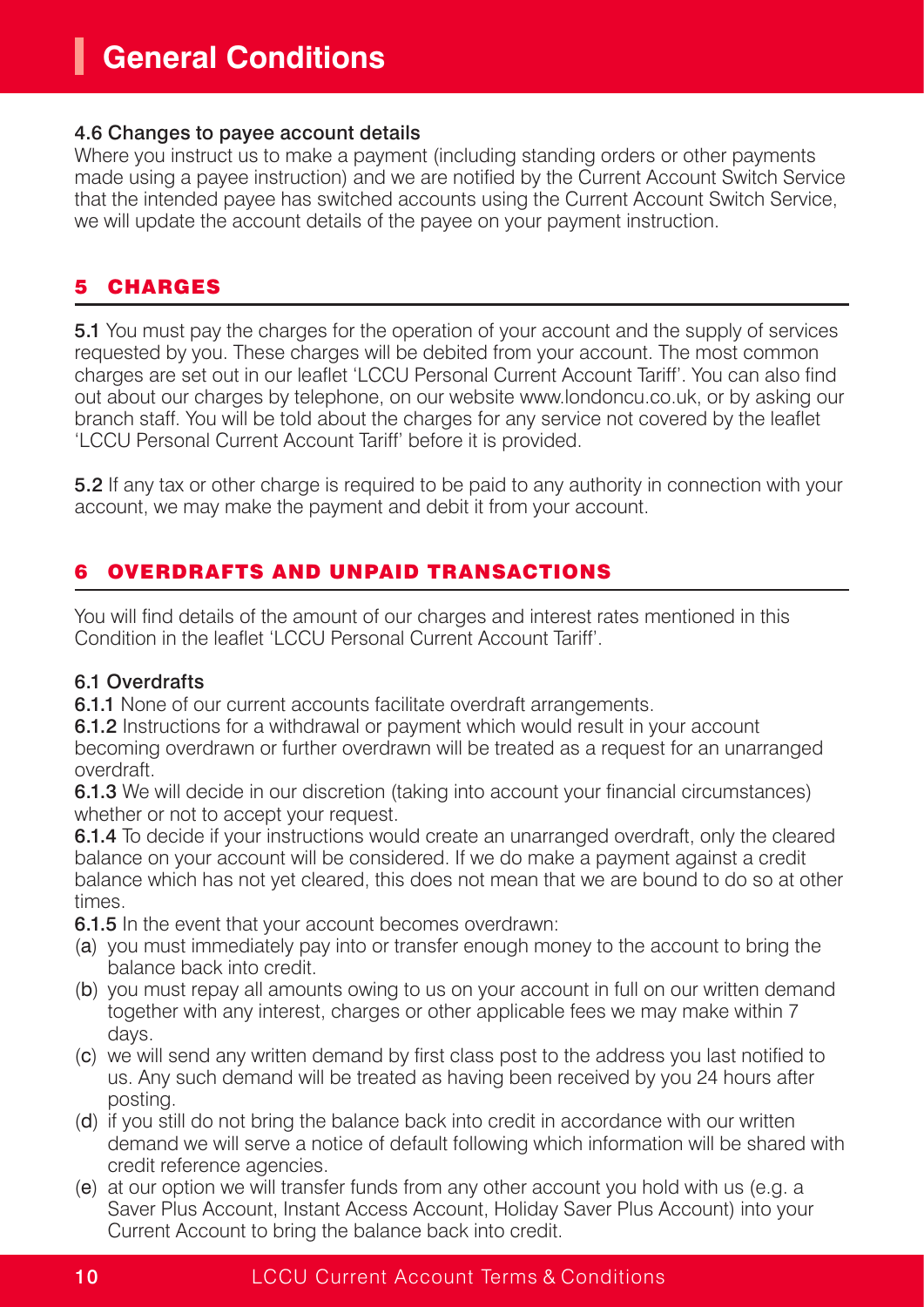- (f) we reserve the right to refuse to pay a Direct Debit or standing order if your account goes overdrawn.
- (g) we reserve the right to suspend your account if it goes into arrears on a number of occasions.

6.1.6 We may cancel any standing order or Direct Debit on your account if it is unpaid on more than one occasion and we reasonably consider that the cleared balance on your account is unlikely to be sufficient to meet future payments.

#### 6.2 Unpaid Transaction Fee

6.2.1 An Unpaid Transaction Fee will be charged if:

- (a) you request an unarranged overdraft by issuing instructions for a withdrawal or other payment; and
- (b) the payment cannot be met from the cleared balance in your account; and
- (c) we decide in our discretion not to make the payment.

6.2.2 The Unpaid Transaction Fee will be charged on the day that the specific transaction is returned unpaid on your account.

#### 6.3 Enforcement and other costs and charges

6.3.1 You are responsible for paying any costs we reasonably incur in connection with your unarranged overdraft. These will include (but will not be limited to) costs of:

- (a) communicating with you;
- (b) preserving, taking, enforcing and/or realising any security; and
- (c) taking steps, including court action, to obtain payment.

6.3.2 We may debit your account with any fees, charges or other costs, even if this results in or increases an unarranged overdraft.

6.3.3 We do not charge unarranged overdraft interest.

6.3.4 If your account is overdrawn, any money credited to it will be applied in the following order:

- (a) in repaying or reducing any part of the overdrawn balance which represents an unarranged overdraft;
- (b) in repaying or reducing any part of the overdrawn balance which represents an Unpaid Transaction Fee;
- (c) in repaying or reducing the rest of the unarranged overdraft.

## 7 CLOSING OR CONVERTING YOUR ACCOUNT

#### 7.1 Closure by us

7.1.1 We can close your account immediately if:

- (a) we reasonably suspect that you have given us false information;
- (b) we reasonably suspect that your account is being or is intended to be used for an illegal purpose;
- (c) you behave in a threatening or violent manner towards our staff;
- (d) you were not entitled to open your account;
- (e) we are required to do so by law or regulation;
- (f) you have been declared bankrupt;
- (g) you have entered into a voluntary arrangement with your creditors to repay your debts; or
- (h) you have used your account for business purposes.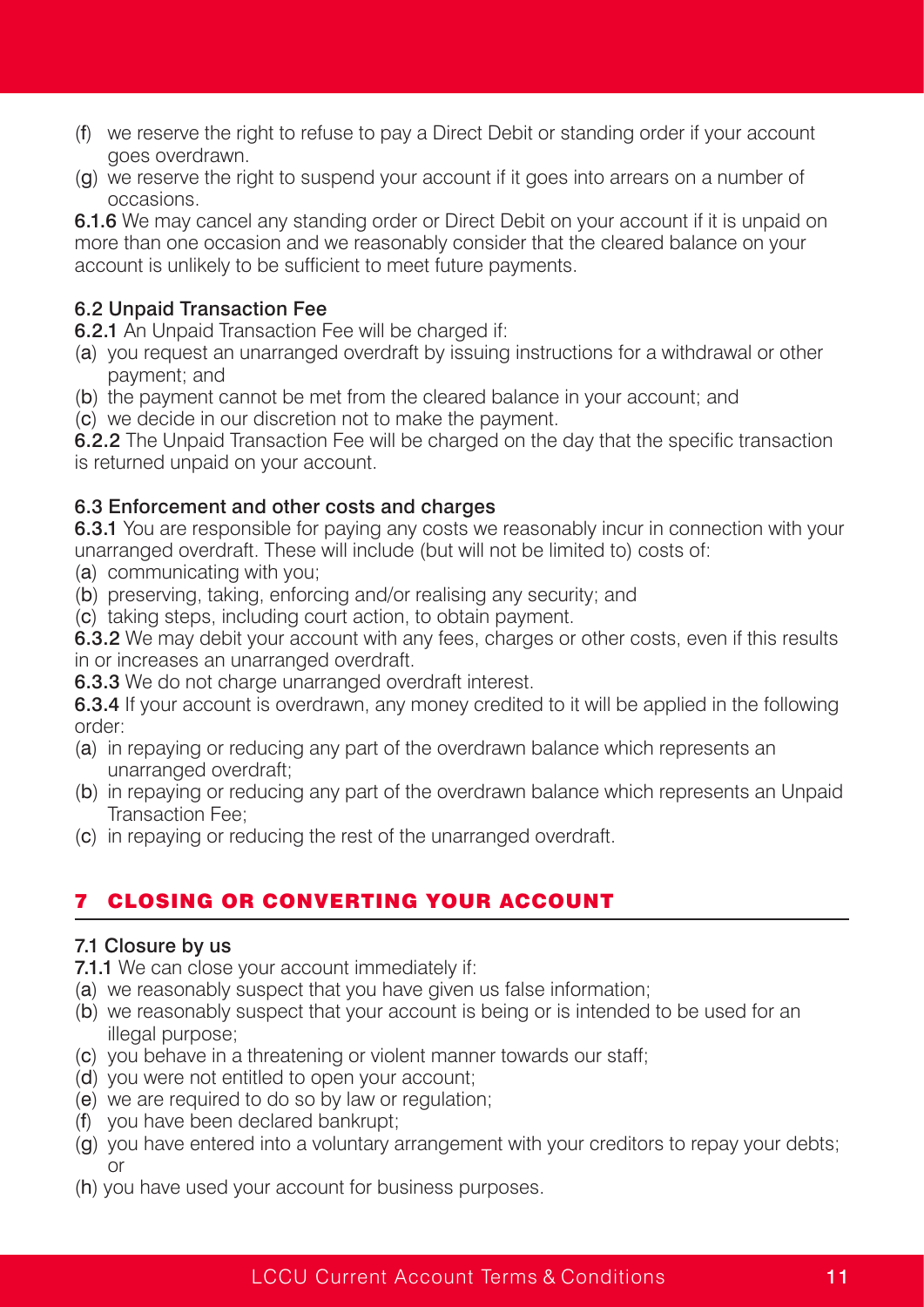7.1.2 We can also close your account and terminate this agreement without providing any reason but will give you 30 days' notice before we do so (except in exceptional circumstances, e.g. fraud investigation or misuse of the account).

## 7.2 Closure by you

You can close your account at any time for any reason without charge. We will forward any credit balance on your account to you after:

- (a) you have given us written notice that you wish to close the account;
- (b) you have returned all (unused) cheques and cards issued to you; and
- (c) you repay any money you owe us.

You must inform all third parties with whom you have arranged Direct Debits and standing orders of the closure of your account.

## 7.3 Conversion

We can convert your current account to another current account in our range. We will only do this if:

- (a) we have a valid reason for converting your account; and
- (b) we give you notice not less than 30 days before we convert it. We will convert your account after the expiry of our notice unless in the meantime you have given us written notice that you wish to close your existing account. For a further 30 days from the date on which we convert your account, you may close the account (or switch to any other account we are willing to provide to you) without additional charges.

## **COMMUNICATIONS**

8.1 We will contact you and provide communications to you by:

- (a) post;
- (b) phone;
- (c) email to the email address you have provided us;
- (d) secure message to online banking (if you have registered for online banking);
- (e) text message to the mobile phone number you have provided to us; or

(f) notification to mobile banking (if you have registered for mobile banking).

Please note that notices and information sent to you by the methods set out at (c), (d) or (f) above may be sent by an electronic attachment (for example by a PDF or other similar electronic attachment). You can tell us which method you would prefer us to use and, where we can, we will try to contact you using your preferred method.

8.2 We will provide you with statements at least once every three months. Monthly statements are available through online banking (if you elect to receive electronic statements) or on request at your branch.

8.3 You should ensure that your electronic device(s) are set up in order to receive our electronic communications (for example, they have the correct hardware, software, operating system and browser).

8.4 If your contact details change, you should tell us promptly to ensure you receive our communications. This will ensure that you receive information that could be important to you, as well as ensuring our communications do not fall into the wrong hands.

8.5 All communications to you will be in English.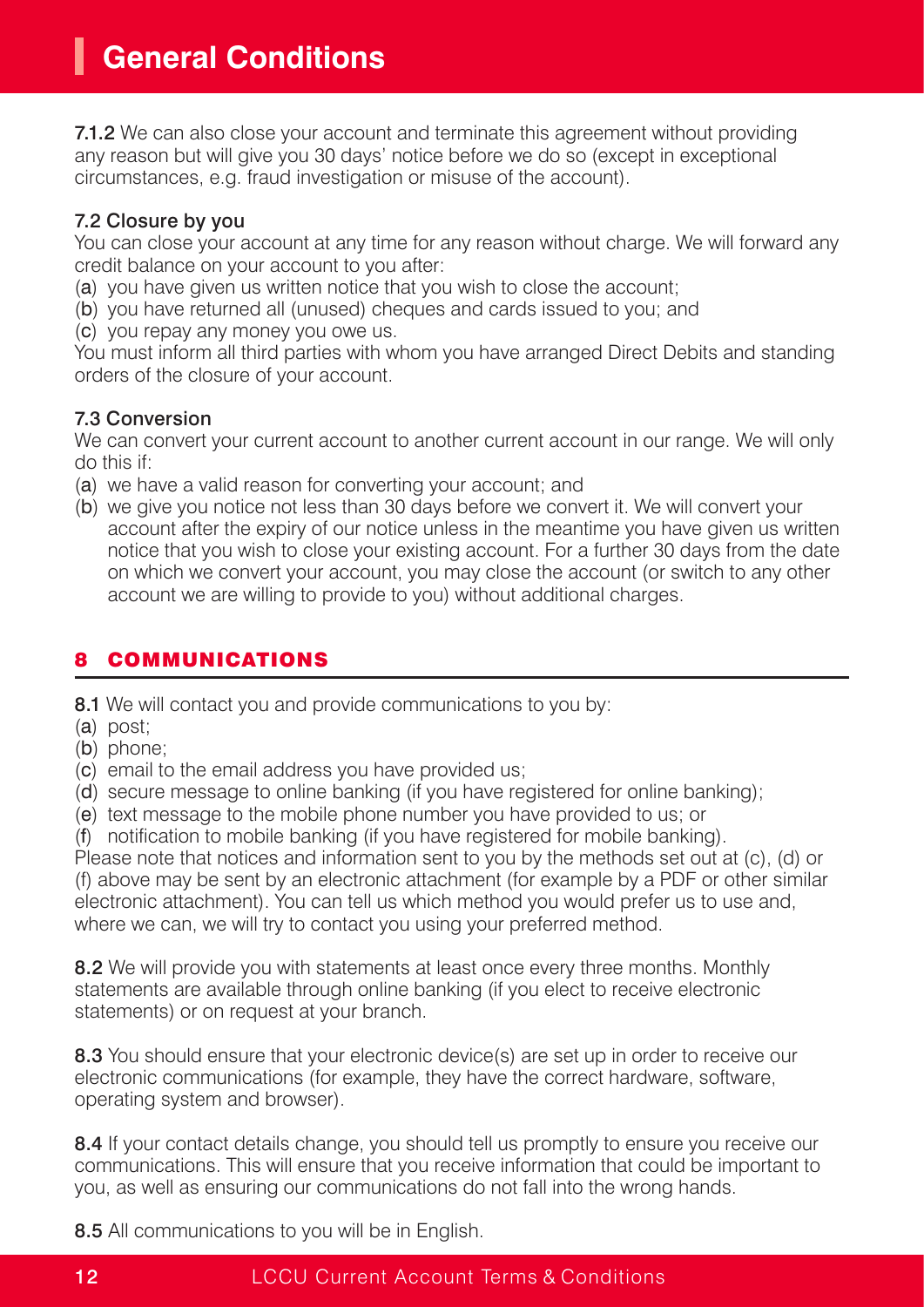## 9 CHANGES TO THE AGREEMENT

**9.1** We may make changes to this agreement at any time, although we will always act reasonably in making any of our changes.

9.2 We will give you 30 days' notice in writing before we make changes. However, please note that there may be circumstances where we are unable to give you 30 days' notice in writing before we make changes (such as where we are required to make a change as a result of a change in law). In these circumstances, we will always try to give you as much notice as possible.

**9.3** We may make or introduce charges from time to time in respect of the account. please refer to the 'LCCU Personal Current Account Tariff' for details. We may also vary the charges or introduce new ones but will give you 30 days' notice in writing before doing so.

## 10 GENERAL

10.1 We will not be liable if we are unable to perform our obligations under this agreement due (whether directly or indirectly) to:

- (a) the failure of any machine, data processing system or transmission link;
- (b) any period of essential maintenance, critical change, repair, alteration to or failure of computer systems;
- (c) any industrial dispute; or
- (d) anything outside our reasonable control (such as extreme weather or terrorist activity) or that of our agents or sub-contractors.

10.2 Nothing in this agreement will stop us being liable if we act with gross negligence, act fraudulently or we are at fault and the law does not permit us to limit or exclude our liability.

10.3 You must telephone us on 020 7729 9218 or write to us at London Community Credit Union Limited, 473 Bethnal Green Road, London E2 9QH immediately on any change of name or address. If you do not do this we may charge your account with the costs of locating you.

10.4 We may transfer our rights and/or duties under this agreement to any person or organisation in the future. You may not transfer any of your rights or duties under this agreement to any person.

10.5 Any terms and conditions of your account will be in English and we will communicate with you in English. These Conditions are governed by English law and you can bring legal proceedings in the English courts. If you live in Scotland you can bring legal proceedings in either the Scottish or the English courts. If you live in Northern Ireland you can bring legal proceedings in either the Northern Irish or the English courts.

10.6 You may be liable for other taxes or costs that are not paid by or via us e.g. higher rate tax.

10.7 London Community Credit Union Limited is a member of the Financial Services Compensation Scheme established under The Financial Services and Markets Act 2000.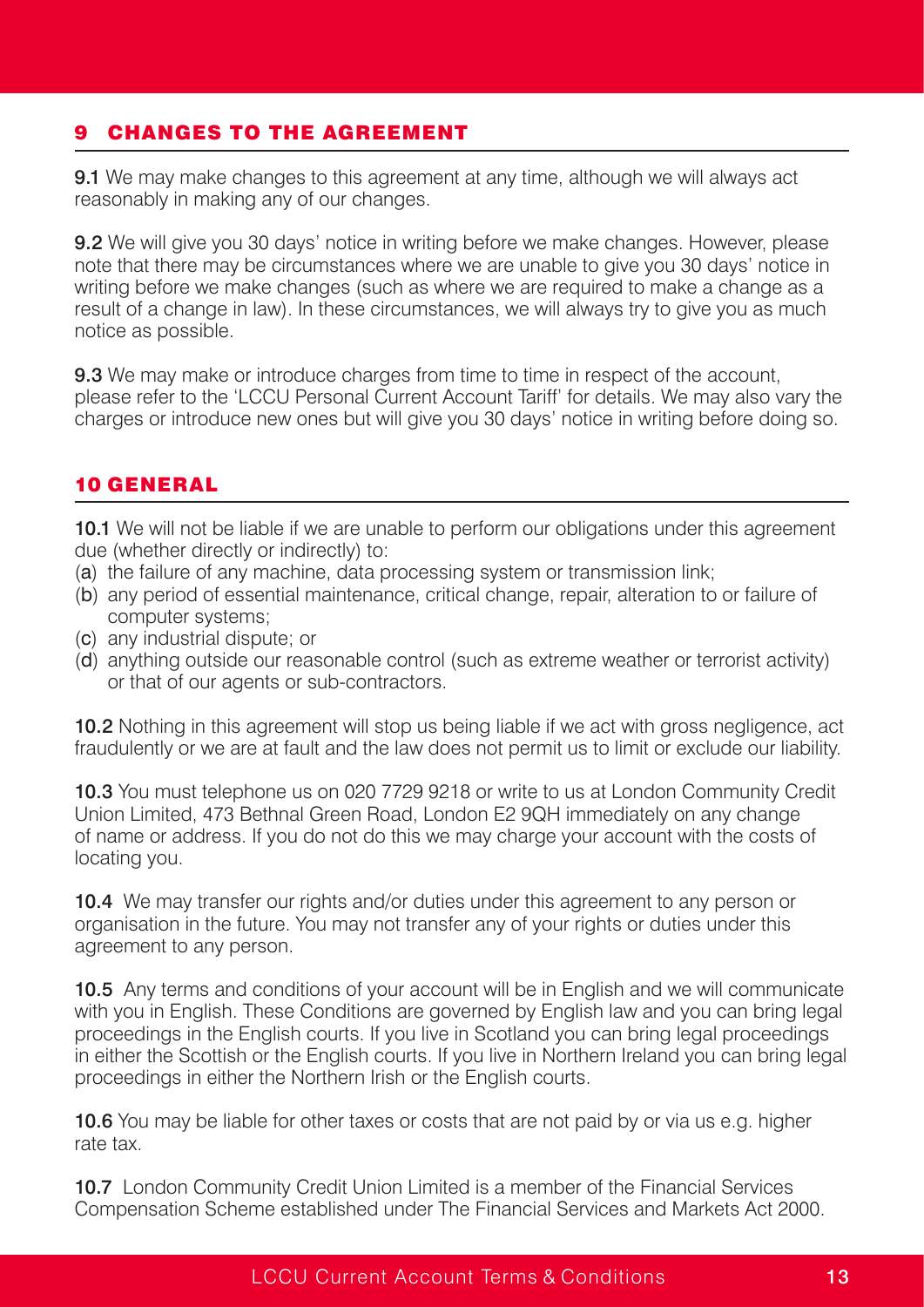## **General Conditions**

In respect of deposits, an eligible depositor is entitled to claim up to £85,000. For joint accounts each account holder is treated as having a claim in respect of their share. So, for a joint account held by two eligible depositors, the maximum amount that could be claimed would be £85,000 each (making a total of £170,000). The £85,000 limit relates to the combined amount in all the eligible depositors accounts with the bank including their share of any joint account, and not to each separate account. Details of the scheme are available on request.

10.8 There is no minimum duration for this account.

10.9 If you have a complaint please contact us in branch, telephone us on 020 7729 9218 or write to The Complaints Officer, London Community Credit Union Limited, 473 Bethnal Green Road, London E2 9QH so that we may be able to resolve your complaint as quickly as possible.

10.10 We have a complaints procedure which can be found in our form titled 'How we handle complaints' which can be obtained online or from one of our branches. If we cannot resolve your complaint, you may be able to refer your complain to the Financial Ombudsman Service.

10.11 London Community Credit Union Limited is authorised and regulated by the Prudential Regulation Authority & Financial Conduct Authority (Firm Reference Number: 213743).

## 11 REMOTE BANKING TERMS

#### 11.1 Introduction

This Condition 11 applies if we have agreed that you may use our telephone and online banking services to operate your account.

#### 11.2 Security procedure

11.2.1 You must keep your security details (which include the identifying words, codes and numbers agreed between us) secret and take all reasonable precautions to prevent unauthorised or fraudulent use of them.

11.2.2 You must not disclose your security details to any other person or record them in any way that may result in them becoming known to another person. After initial registration we will never contact you, or ask anyone to do so on our behalf, with a request to disclose your security details in full. If you receive any such request from anyone (even if they are using our name and logo and appear to be genuine) then it is likely to be fraudulent and you must not supply your security details to them in any circumstances. You should report any such requests to us immediately.

11.2.3 If you suspect someone knows your security details you must contact us immediately.

11.2.4 You will be responsible for all instructions given by you or anyone acting with your authority between the time you pass the security procedure and the time you exit from our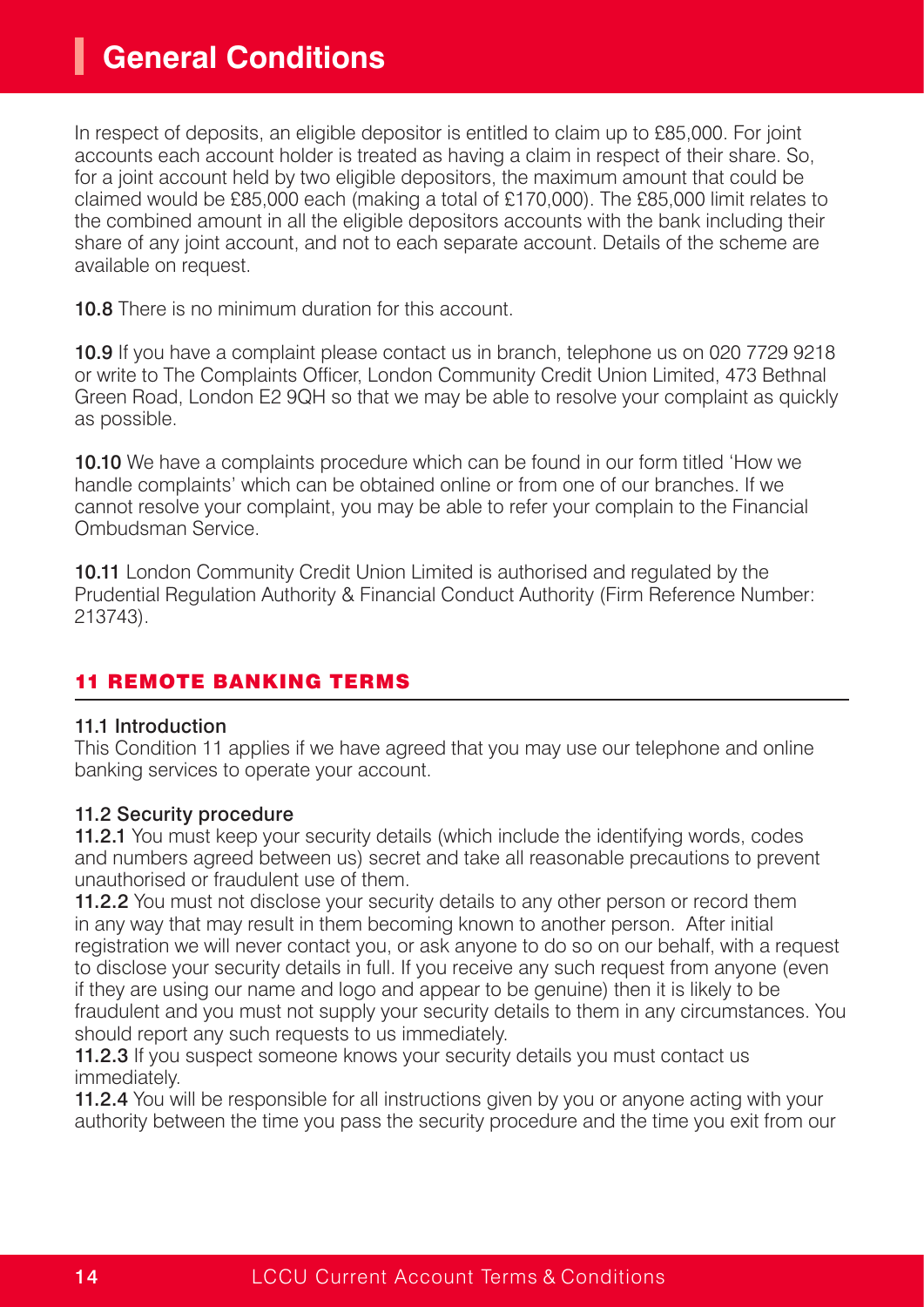services. Please note that this includes any input errors or instructions sent by anyone but yourself. You should not leave the device you are using unattended while you are logged on to one of our services.

11.2.5 You are responsible for making sure information either stored or shown on your device(s) is kept secure.

#### 11.3 Transactions

Where you instruct us to make a payment through the services, we will make the payment using the Faster Payments Service if possible. If we cannot use the Faster Payments Service, we will advise you of alternative methods of making the payment.

#### 11.4 Availability of the services

While we will make reasonable efforts to provide our services, we will not be liable for any failure to provide them for any cause that is beyond our reasonable control. This includes, in particular, any suspension of our services resulting from maintenance and upgrades to our systems or the systems of any party used to provide our services, other disruptions to our systems, outages on any phone network or in the case of mobile networks where you are not in an area of mobile coverage.

#### 11.5 Variation / termination of the services

11.5.1 We may suspend, withdraw or restrict your use of our services where:

- (a) we have reasonable grounds to suspect that your security details have not been kept safe;
- (b) we have reasonable grounds to suspect unauthorised or fraudulent use of your security details;
- (c) as a result of a change in the way you operate your account or in your financial circumstances, we have reasonable grounds to believe that you may have difficulty in meeting your commitments;
- (d) we consider it appropriate for your protection;
- (e) there is a dispute between joint account holders which means that the account cannot be used until such dispute is resolved; or
- (f) you have breached any term of the agreement.

Unless we are unable to contact you or there is a legal reason or other circumstances beyond our control preventing us from doing so, we will tell you before taking this action and provide our reasons for doing so. If we are unable to contact you beforehand, where possible we will tell you and give our reasons afterwards.

11.5.2 You may give us notice to terminate your subscription to our telephone and/or online services by giving us written notice or calling our telephone service. The notice will not be effective until we receive it.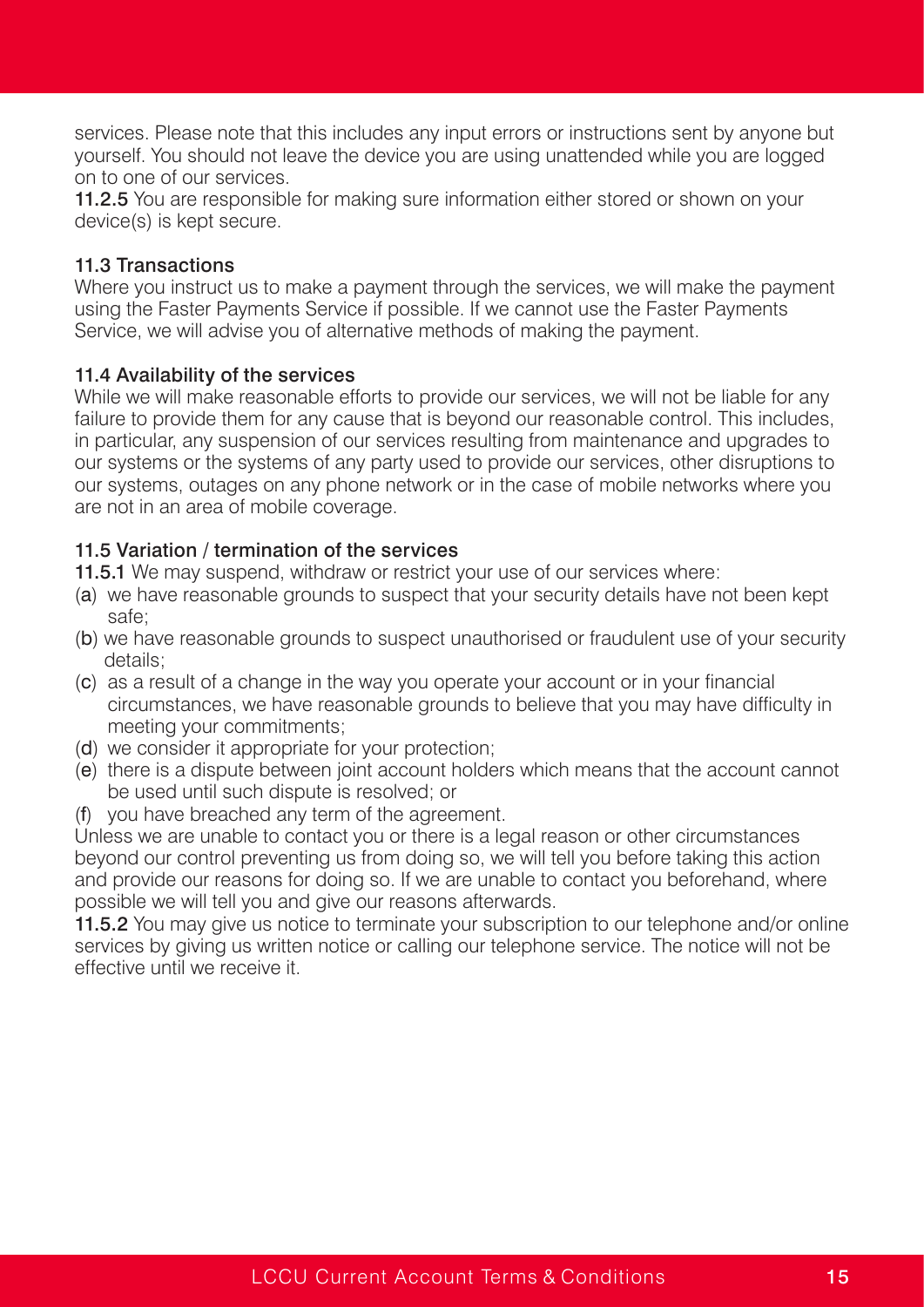## **Debit Card Terms & Conditions**

These Debit Card Terms and Conditions replace any previous or existing agreement for the supply of a card to you with your account and will come into effect 14 days after the date that these terms are provided to you. If you are unhappy with these terms, you have 14 days to contact us to terminate the contract. Your continued use of your debit card after the 14 day period constitutes acceptance of these Debit Card Terms and Conditions.

## **CONTACTING US**

1.1 You should tell us immediately if you think someone else may know your PIN and / or other security details, if you suspect unauthorised use of your card or if your card is lost or stolen by:

- (a) phoning us anytime (day or night) on 020 7729 9218 if you're in the UK, Channel Islands or the Isle of Man;
- (b) phoning us anytime (day or night) on  $+44$  207 729 9218 if you're outside the UK; or
- (c) contacting your local branch.

1.2 In the event of any loss, theft or misuse of your card, you agree to assist us in our enquiries. We may pass any information you provide to us in respect of a lost, stolen or misused card to the police or any relevant third party.

1.3 Where you find your card after it has been declared as lost or stolen, the card must be destroyed by cutting the card in half across the black magnetic stripe and / or through the smartcard chip and we must be informed.

## YOUR DEBIT CARD AND YOUR PIN

2.1 When you receive your card we will also provide you with a 6 digit access code via SMS text message. You will need this to activate the card and retrieve your PIN via an automated telephone service.

2.2 Your card will have contactless functionality which allows you to pay for items (up to a limit of £30) without entering your PIN.

2.3 The card is only valid for the time period printed on the front of the card and must not be used once the card has expired. When the card expires, we may provide you with a new card. 2.4 The card is the property of LCCU and if we ask for the card to be returned, you must stop using the card, cut the card in half across the black stripe and / or through the smartcard chip and return it to us immediately.

## **USING YOUR DEBIT CARD**

3.1 Your card is linked to your account and you can use your card to (a) withdraw cash at a cash machine; (b) pay in cash at one of our local branches; (c) check your balance at a cash machine; (d) purchase items and services in store, by telephone and online; (e) change your PIN; and (f) use any additional services available at a cash machine. 3.2 Your card may not be used for betting or gaming transactions. LCCU will decline transactions made with merchants who provide these services including bookmakers, casinos and casino hotels.

3.3 Please note that the card can only be used to make payments where the retailer or supplier of services can authorise payment with us at the time you make the payment. If this is not possible, the payment will be declined.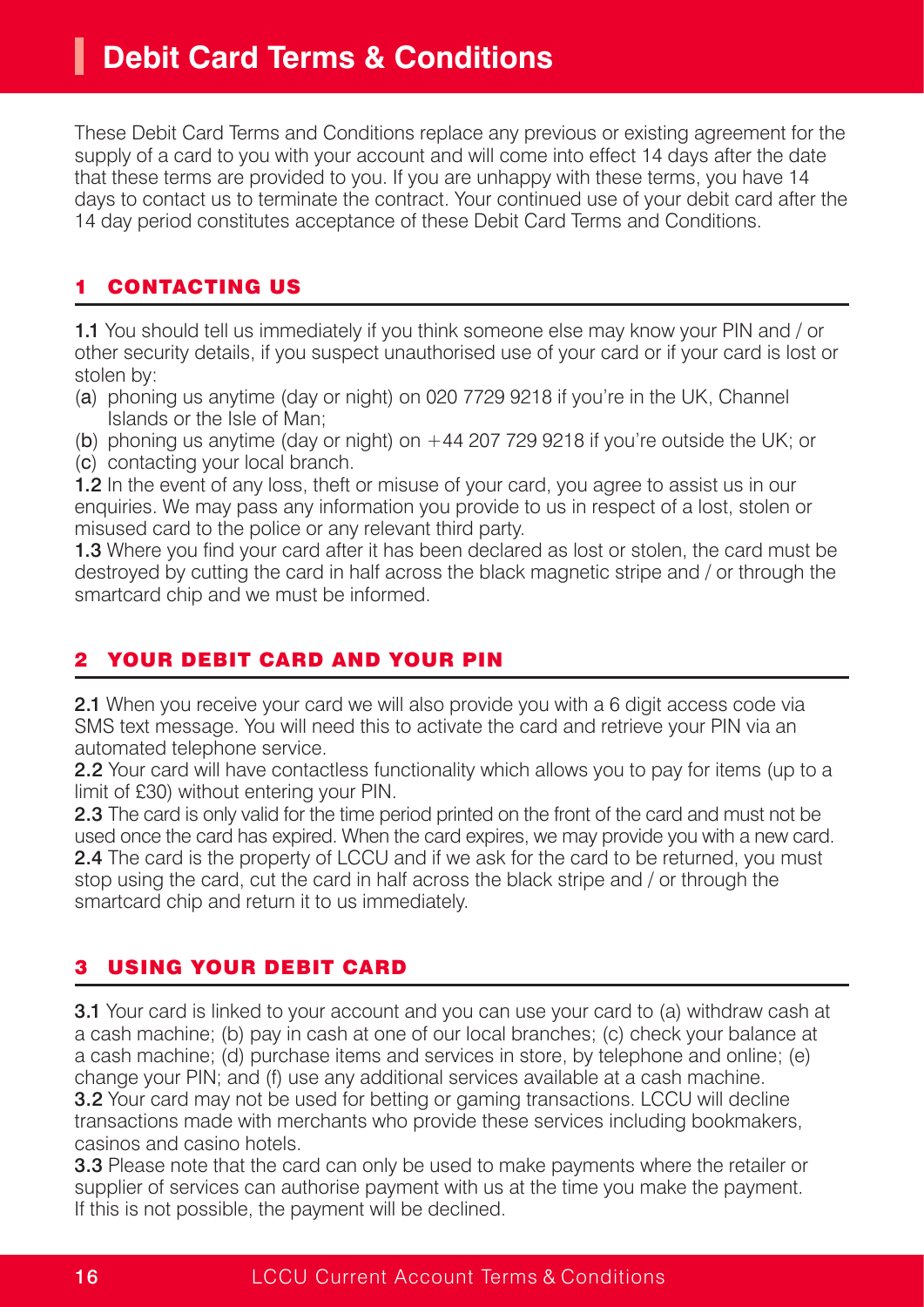3.4 When using your card, we will only take the payment from your account when we receive the request from the payee's bank. As a result, there may be a slight delay between using your card and the money being taken from your account.

3.5 For payments at self-service petrol stations, the sum of £100 will be a pre-authorised amount and held until the transaction payment is taken from your account. If this is not possible, the payment will be declined.

**3.5.1** The pre-authorised amount will be released as soon as the transaction payment is debited from your account and no longer than 30 days after the date of the transaction. **3.6** Please note that for your protection, there is a daily limit on the amount of cash you can withdraw from a cash machine. We will let you know this limit when we send you your card, although this may change from time to time.

**3.7** It is possible to create a digital version of your card (such as by saving your card details online). This allows you to make payments without the use of the physical card. Please note that if you use your card in this way, you will be treated as if you used your physical card.

3.8 Please note that there may be charges for using your card to access money, for making purchases outside of the UK or for replacing a lost, stolen or damaged card. These fees can be found in the LCCU Personal Current Account Tariff.

3.9 When making a debit card payment overseas 3% of the transaction value will be added to the pre-authorised sum. This sum will only be debited if required to cover movements in the exchange rate between payment authorisation and the date the payment transaction is debited from your account.

## **KEEPING YOUR DEBIT CARD AND PIN SAFE**

## 4.1 Debit Card

4.1.1 Once you receive your card you should sign it using a non-erasable ballpoint pen and take reasonable steps to keep your card safe.

4.1.2 When using your card online, we recommend that you only enter your details on 'secure payment' websites.

4.1.3 Do not let anyone else use your card or allow someone to take down any details regarding your card (unless you are buying or paying for an item). When you are buying an item online or over the telephone, you may be asked for your 'security code'. This is the last three numbers printed on the back of your card and may be given when requested; however you should never tell anyone your PIN.

4.1.4 Do not tamper with your card or use your card to do anything illegal. Once your card has expired or has been cancelled, please do not continue to use the card.

4.1.5 Keep card receipts and any other information regarding your account and card (e.g. statements) safe and dispose of them carefully (for example by shredding printed material).

## 4.2 PIN

4.2.1 You must keep your PIN and any other security details associated with the account (such as passwords or log-in details for online banking) secret and take all reasonable steps to keep them safe.

4.2.2 You can change your PIN at any time using a cash machine. Do not choose a PIN that is easy to guess (e.g. your date of birth), write your PIN / security details down in a way which is easy for someone else to understand or write your PIN on your card or on anything which is kept with your card.

4.2.3 We recommend that you shield the keypad when your PIN is used.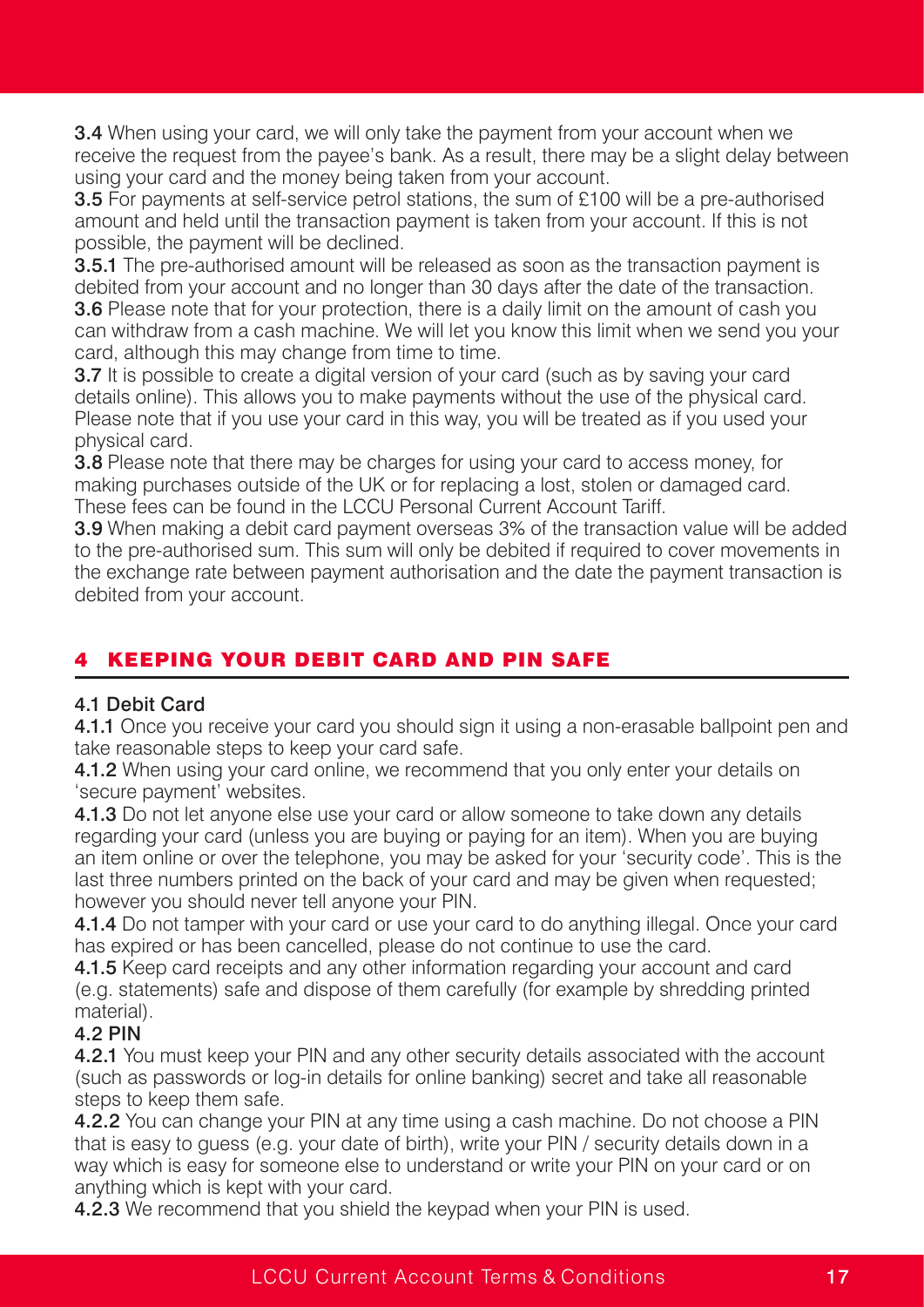## **ALL ACCOUNTS**

- 1.1 To open a Bronze, Silver, Gold or Platinum Account you must be:
- (**a**) a member of London Community Credit Union Limited;
- (b) a UK resident; and
- (c) an individual aged 18 and over.

1.2 This is a non-interest bearing account.

1.3 You must ensure that you have available money in your account at the beginning of each day to cover all that day's transactions.

1.4 You agree that we may deduct from the balance of your account or debit the amount of any transaction or other amounts due from you under this agreement. We will do this (and you will be responsible to pay the amounts except as mentioned in the General Conditions 4.5) even if:

- the debit is delayed;
- the debit will or may result in the account going overdrawn; or
- the agreement is varied or ended.
- 1.5 We will provide regular statements showing the balance of your account.
- 1.6 You must inform us as soon as possible of any incorrect item on your statement.
- 1.7 We may decide not to accept a deposit or application from you.
- 1.8 You must not go overdrawn on your account.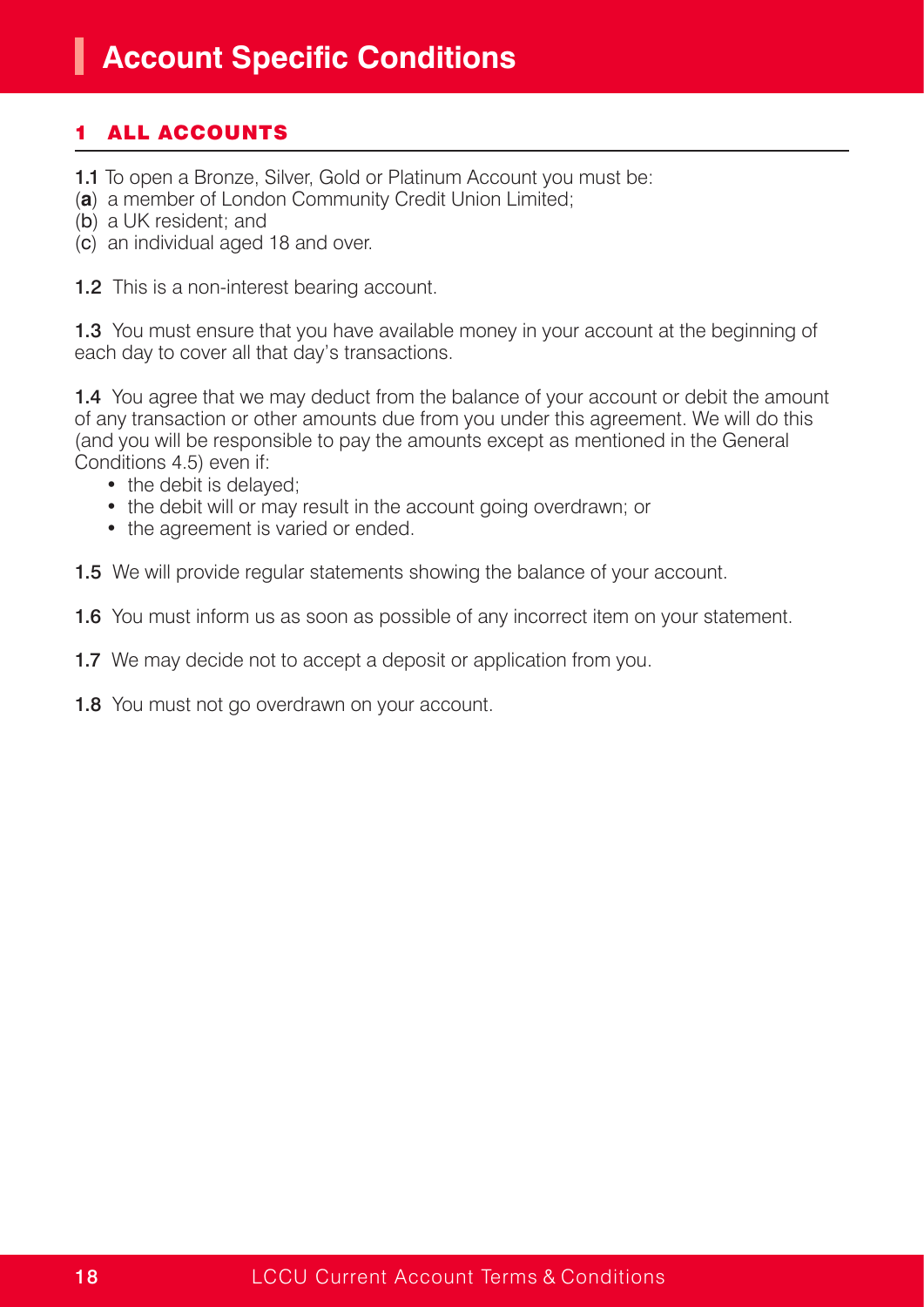## 2 BRONZE ACCOUNT

- 2.1 You will not be able to use the Direct Debit Scheme to pay bills.
- 2.2 You will not be able to attach a debit card to the account for use.

#### **SILVER ACCOUNT**

**3.1** For Direct Debits in Sterling, your refund rights under the Direct Debit Scheme will continue to apply. Please visit www.directdebit.co.uk and click on 'Direct Debit Guarantee' for more information.

## 4 GOLD & PLATINUM ACCOUNTS

4.1 For Direct Debits in Sterling, your refund rights under the Direct Debit Scheme will continue to apply. Please visit www.directdebit.co.uk and click on 'Direct Debit Guarantee' for more information.

4.2 You use the debit card in accordance with the conditions stated in the 'Debit Card Terms and Conditions'.

4.3 You agree that we may deduct from the balance of your account or debit the amount of any transaction or other amounts due from you under this agreement. We will do this (and you will be responsible to pay the amounts except as mentioned in General Conditions 4.5) even if:

- the debit card, card number or PIN is used in a way that is not authorised in this agreement;
- the debit is delayed:
- the debit will or may result in the account going overdrawn;
- the debit card, card number or PIN is stopped, suspended or restricted; or
- the agreement is varied or ended.